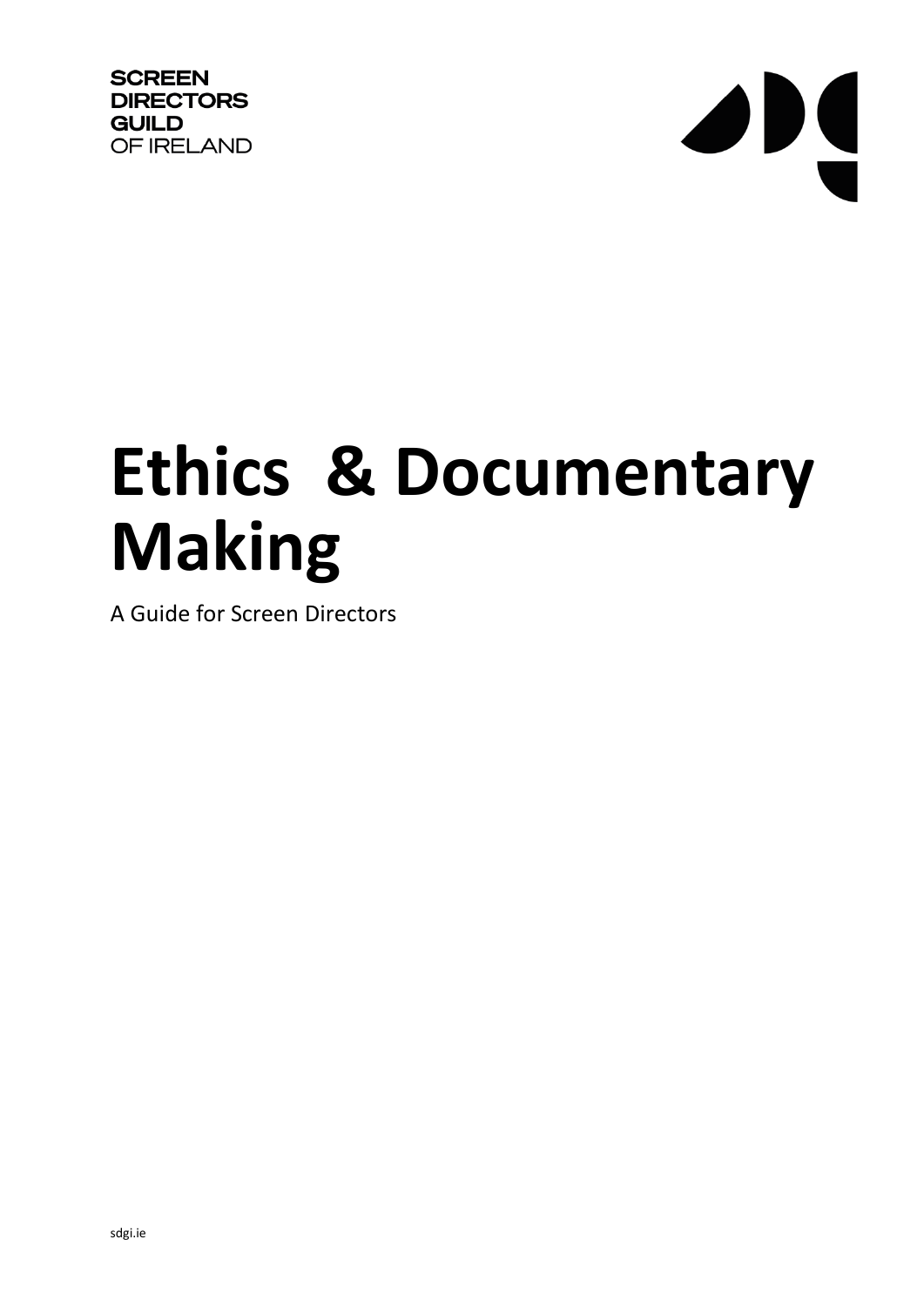## **Ethics & Documentary Making: supporting our members**

The following is a list of guiding ethical principles for documentary directors which arose from a consultation with SDGI members in January 2022. Each proposed principle is then followed by questions which seek to interrogate if the how practical/useful/appropriate that principle is. These questions were put to our panel of members in order to test the usefulness of each principle. The list also tries to preempt any limitations of these principles in real world situations.

There is a natural tension between any proposed list of ethical guidelines and the necessary steps involved in making documentary films and television work. It is absolutely the objective of this process to build these guidelines from the ground up with SDGI members who have the best understanding of the demands of the role of the director and how these could be balanced with any ethical obligations.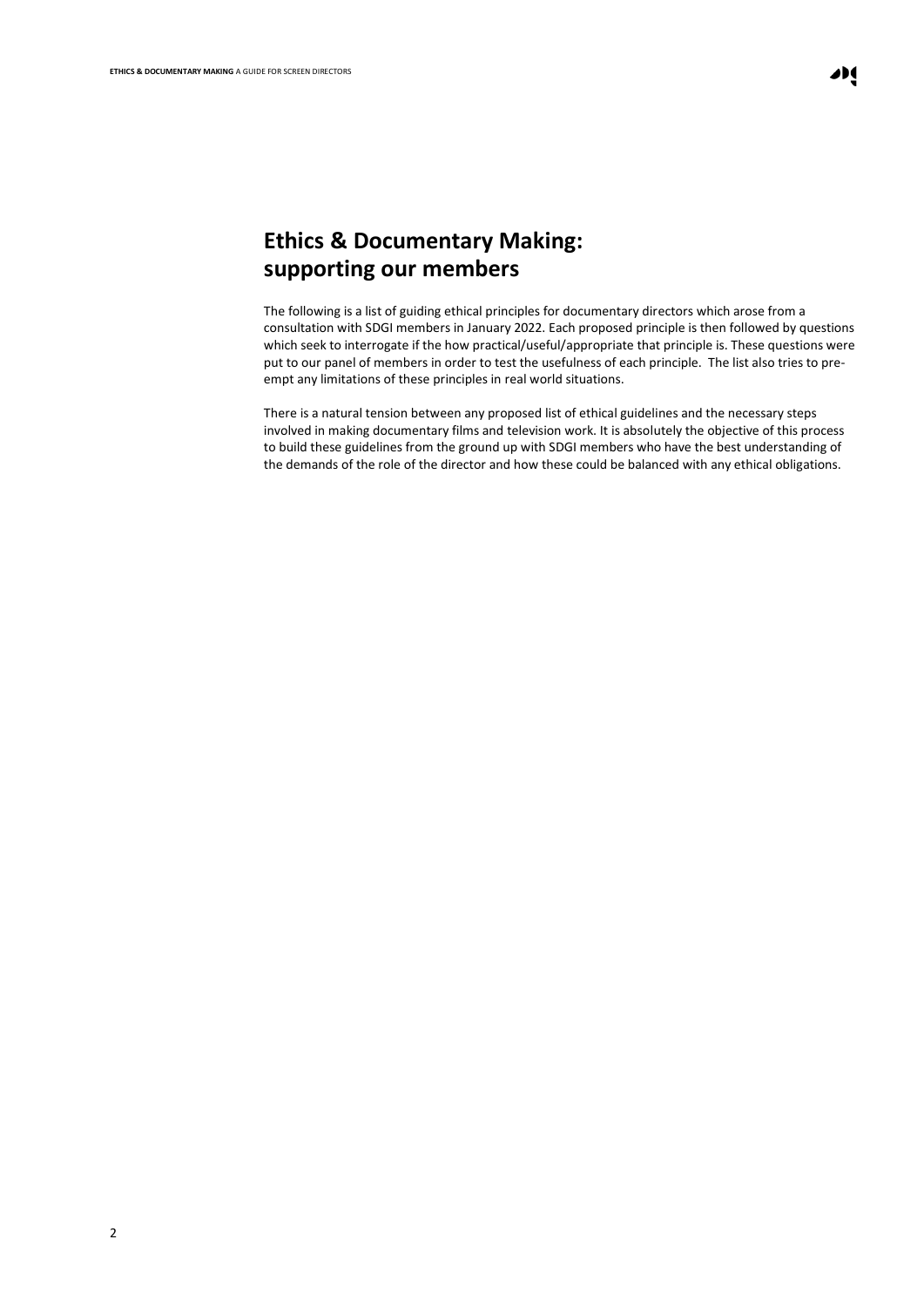#### **1.First do no harm.**

The director aims to respect the dignity of those who appear in the film and those encountered during the making of the film.

## **2. Initial approaches to subjects should be as honest as possible at the time.**

These approaches will often take place very early in the process when the full scope of the project is unclear or evolving. The director aims to be as forthright with participants as possible within these limitations.

#### **3. Explain the process and timeframes involved.**

With the same provisos as above, directors endeavor to tell participants what the time commitments from them might be or how long the whole process might take?

#### **4. Explain the likely output of the documentary work**

Where possible participants should be told where the final piece of work will be shown.

#### **5. Be attentive to off the record and boundary requests.**

This will be down to the dynamics of individual relationships since directors tend not to operate strict "on the record" or "off the record" as traditional journalists do.

#### **6. Consent is an ongoing process.**

While consent is sought at the beginning of any production process, it may be wise to reaffirm that consent at different points.

## **7. Be wary of suggesting actions which would not naturally occur**

This guideline must ultimately be interpreted by each director based on their approach to documentary work.